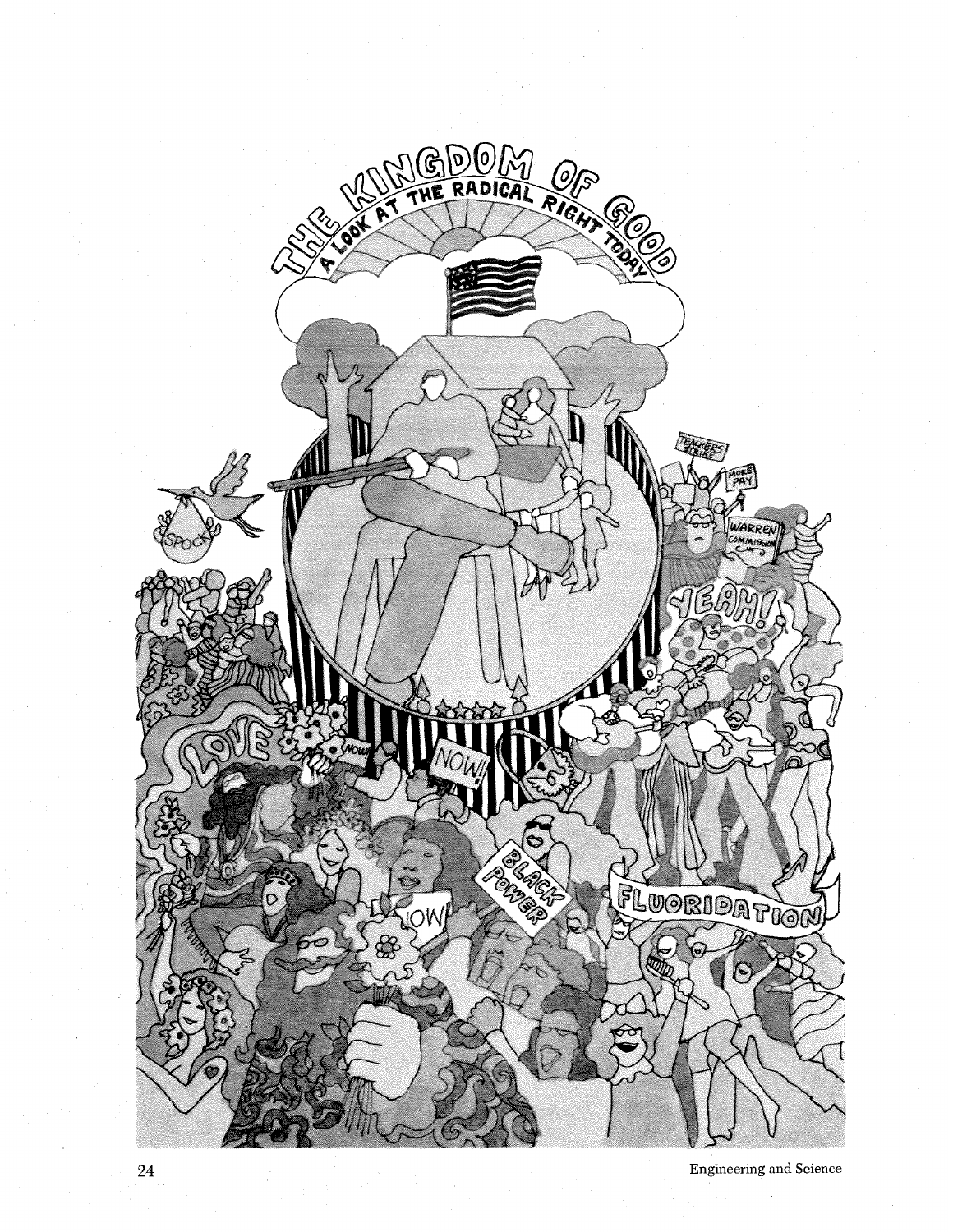# by ROBERT A. ROSENSTONE

The Radical Right lives in a world divided between a kingdom of good and a kingdom of evil. If one is in the realm of good, there can be no compromise with the surrounding forces of darkness.

Among the many dissident socio-political movements of the 1960's, none is more important and potentially dangerous to the United States than that group of organizations that the press and public have come to know as the Radical Bight. Yet because of certain demands of time, space, and newsworthiness, the mass media have not done a very good job of covering such organizations. Or, rather, their coverage has been a sometime thing.

Early in the Kennedy years, when the John Birch Society first surfaced, there was an immense fuss in the press over right wing extremism. Later, interest in the topic died down, only to be revived during the 1964 presidential campaign. After the Johnson victory, concern with the subject waned again, and though it has returned sporadically, there has been little systematic reporting about it. Yet all through the sixties, the Radical Right has continued to grow in terms of membership, finances, circulation of publications, and sponsorship of films, and radio and TV programs. Because it has been increasing in size and scope, and because it is a frightening phenomenon-one that threatens the processes of democracy-the Radical Right should be examined and assessed from time to time.

The term Radical Right obviously covers a host of organizations and people. Included are Robert Welch and the John Birch Society, Billy James Hargis and his Christian Crusade, Fred Schwarz and the Christian Anti-Communist Crusade, Kent and Phoebe Courtney and their Conservative Society of America, the Minutemen, and such individuals as Dan Smoot, Clarence Manion, Edgar Bundy, and Ezra Taft Benson. There are, of course, many more. Indeed, one rightist directory contains more than 1,000 groups and individuals who could be included, though many of its organizations consist of little more than one man and his trusty mimeograph machine.

Listing names, of course, does not define the nature of the Radical Right-a problem which political scientists and sociologists have been struggling with for several years. Anyone who has, in turn, struggled to read the results of their efforts usually gains little enlightenment. For their definitions tend to be terribly specialized and so heavily larded with socialscientific jargon that they cannot easily be translated into English. Rather than getting bogged down trying to define the Radical Right, it seems more profitable to look at some aspects of the way the Right views the world. This approach can give insight into its past, present, and, perhaps, its future development.

A first point is one that may have become obscured because of the Right's apparent interest in politics in 1964 and since. That is the fact that, basically, the Right is anti-political. There is no room in the world of the extremists for the give-and-take of normal, democratic politics. Robert Welch has said that democracy is a perennial fraud, and he and his cohorts have mounted a campaign to prove that the United States is a republic, not a democracy. When you read the works of the Right, however, it becomes obvious that its leaders do not believe in republicanism either-at least not republicanism as we have known it in the U.S.-republicanism in which men of different parties can agree to disagree and can compromise on political issues.

There is a very simple reason why the Right is anti-political. On every issue its leaders believe themselves in possession of the Truthalways with a capital "T." Knowing the Truth, they naturally cannot compromise on programs, for to do so would be to taint themselves with falsehood which they hold to

March 1968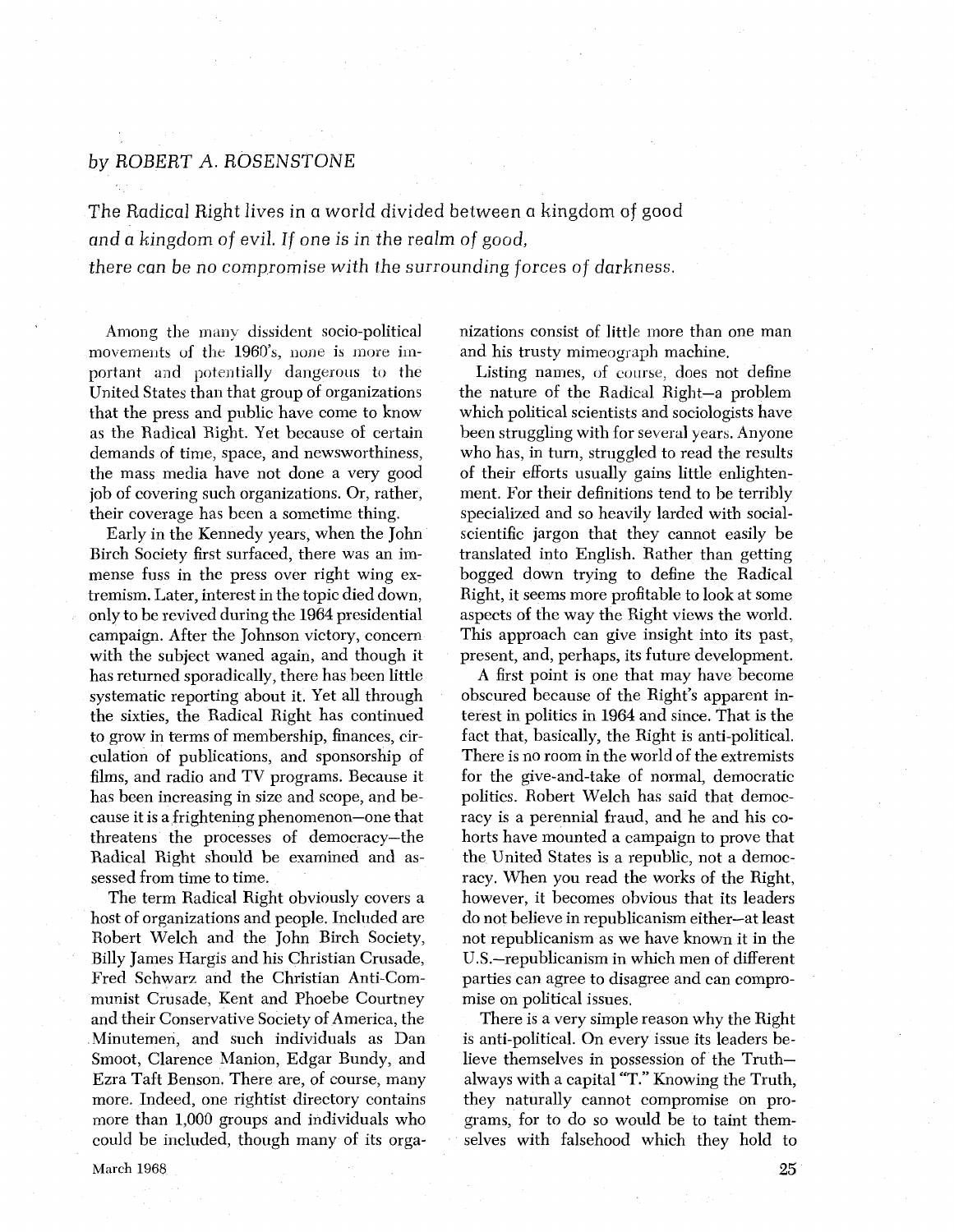be synonymous with evil.

As it was before 1964, the view of the Radical Right remains today basically Manichaean. It lives in a world divided between a kingdom of light and a kingdom of darknessa realm of good and one of evil. And if one is in the realm of good as the Right knows it, there can be no compromise with the surrounding forces of darkness.

A good example of this is the experience of Barry Goldwater. Before the 1964 presidential campaign, many rightists urged him to run. Later, because he was willing to accept some of the welfare state programs such as social security and the income tax, he was denounced by them. His views gave evidence that he really did not belong in the kingdom of good.

### CRUSADERS NEVER COMPROMISE

This is not to say that men of the Right will not continue to run for office. But if elected, and if they stay true to their principles, such men cannot engage in politics as we know itthat is, the art of compromise. Crusaders (some of their organizational names suggest they think of themselves as such) do not compromise-they annihilate their enemies.

A second important aspect of the Radical Right is its view of historical causation. In the view of the extremist, nothing ever happens gratuitously. Concerned with the great events of history, the Right has a simple explanation for virtually all the things that have happened in the 20th century, or at least since the income tax amendment. Every unfortunate event (and this includes almost everything) has somehow been caused by the dark, menacing, satanic Communist conspiracy, whose ultimate purpose is the enslavement of all mankind-especially Americans. The stock market crash of 1929, the growth of organized labor and of the welfare state, and the election of Eisenhower are all results of the conspiracy.

Recently a new theory has begun to permeate the Right, First enunciated by Robert Welch a little more than a year ago, it claims that an evil conspiracy of men has been manipulating the world since *before the French Revolution.* In this view communism is simply a manifestation of a larger group of "insiders," as Welch calls them.

Not everyone talks in terms of this grand

conspiracy. Not every rightist has accepted the idea that the French Revolution, the American Civil War, the institution of the Federal Reserve system, World War I, the Russian Revolution, the Depression, the rise of Hitler, the New Deal, World War **11,** the assassination of Kennedy, and the election of Sam Yorty were all due to this immense conspiracy. But since so many can believe that every President since FDR has been consciously serving Communism, there is little to keep them from accepting this newer theory.

While some people on the Right have been pushing the world conspiracy backward in time, others recently have been casting their nets wider. All sorts of social change have come to be seen as manifestations of the same conspiracy. Recently rightist publications have labeled all of the following as part of the Communist attempts to soften up the U.S. for a Red takeover: public health programs, fluoridation of water, civil rights demonstrations, police review boards, student movements, hippies, flower children, marijuana, LSD, the death of Marilyn Monroe, underground newspapers, teenage disturbances on the Sunset Strip, and rock-and-roll music. Indeed, the latter is thought to be the most fiendishly clever scheme the Communists have yet devised for conquering America. The Right has proved to its own satisfaction that such music produces "artificial neuroses" in teenagers, "preparing them for riot and ultimately revolution to destroy our American form of government."

#### PACK UP YOUR TROUBLES-IN ONE BAG

To say that any specific position taken by the Radical Right is, a priori, absurd is certainly not true. There may be sound reasons for agreeing with some rightist views. One may feel that teenage music is noisy, or that review boards hurt law enforcement, or that the Los Angeles *Free Press* is a badly written semi-pornographic rag. Similarly one could find good reasons for opposing President Johnson's policies, or for thinking that the whole New Deal was misguided, or even for disliking the income tax. What is different about the mind of the Radical Right is that it insists on associating together the things it does not like. It ties them all up within one bag and pro-

26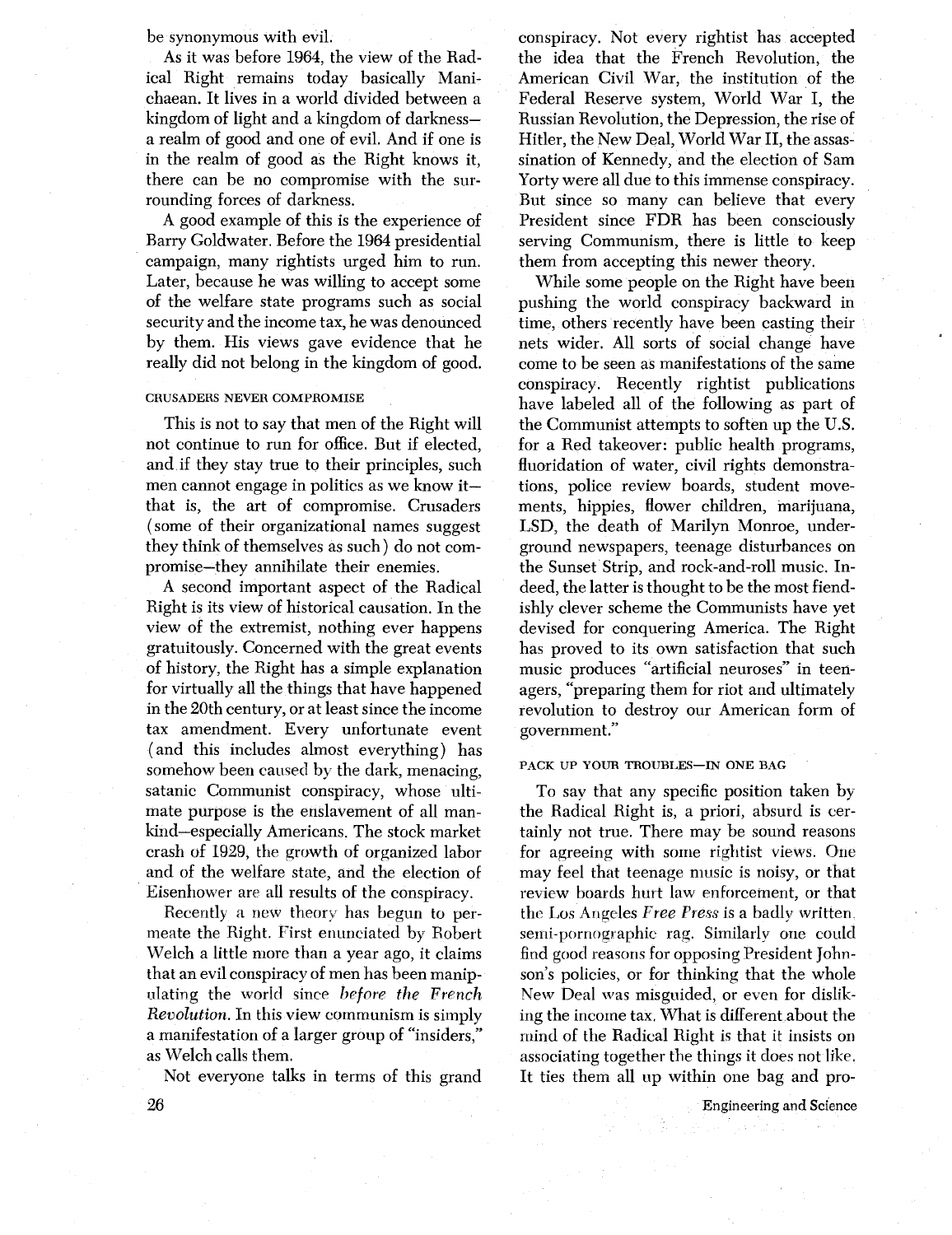claims that they are all part of a master conspiracy to undermine America and the world.

The means of proving that these various phenomena are Communist-directed vary, but none of them would stand up in a court of law. Three known radicals in a demonstration of 50,000 can prove to the Right that it is a Communist enterprise. On the other hand, the *absence* of any radicals could be considered as the most devasting proof of all. Only the Communists could have such superb control of events that they could plan a demonstration in which no known radicals took part.

To show you how the mind of the Right works, a prediction is in order. Benjamin Spock has recently been indicted for his antidraft activities. Some people feel that the trouble with teenagers today is that they were raised according to Dr. Spock's teachings, which, they believe, lead to lack of responsibility. Undoubtedly, someone eventually will put these arguments together and find that Dr. Spock originally wrote his book under the direction of Communists with the express purpose of raising irresponsible teenagers who would be attracted by communism.

A third aspect of the Right's world view is that it is basically apocalyptic. Most rightists foresee a day of Armageddon on which the forces of evil and good will battle to the death. The day for such a showdown is drawing closer. A few years ago Fred Schwarz said that the Communist takeover date for the U.S. is 1973, and so far as is known he hasn't revised his opinion. Robert Welch has predicted that it will happen in "just a few more years." Naturally the rightists are girding themselves to keep the Communists from being successful, though it is only a small minority of fringe groups like the Minutemen who are stockpiling arms to use on this day of reckoning.

#### VIOLENCE-WHO FIRST?

How the final struggle will be precipitated is not made clear. Extremist leaders usually eschew violence, yet their own publications make it seem unlikely that the Communist conspiracy will precipitate an open battle. For example, the 1967 John Birch Society "scoreboard" showed that of 141 countries, fully 108 were more than 50 percent Communist-controlled, while 54 were 80 to 100 percent Communist-dominated. The United States, rated only 20 to 40 percent Communist on the first Birch scoreboard in 1958, is now listed as 60 to 80 percent. This is a rather puzzling statistic when you consider that the Birch Society (which numbers close to 100,000) has been congratulating itself on the good job it has been doing combating the Communist menace. It would seem that the conspirators are doing so well that violence would be unnecessary, and one is left with the feeling that it could, possibly, come from the Kight.

### ON THE RIGHT-HOW MANY?

Although the Radical Right has been growing through the sixties, it is hard to be precise about its total number of adherents. Hundreds of radio stations carry the weekly messages of rightist leaders, presumably reaching millions of people. Hundreds of thousands subscribe to various extremist publications, and probably larger numbers affiliate themselves with the positions of the Right. Knowing this, one must ask: How can so many Americans believe that Dwight Eisenhower was a Communist, or that Negroes have no legitimate grievances, or that doctors in favor of fluoridation want to soften the brains of Americans?

There is no easy answer to this question. Psychologically oriented scholars have talked about a paranoid mentality affecting such people, and this explanation seems to have a kind of truth to it. One thing we know for certain is that today there are more people involved in the Right than just the wealthy businessmen, retired military officers, and little old ladies in tennis shoes that were believed to make up early Birch Society membership.

Scholars have identified rightist adherents from all walks of life, including many professional men and white collar workers with college educations. It is also known that there is a high correlation between support of the Right and fundamentalist Protestantism. Certainly this is partly because of the black-white style of thinking common to both groups.

One partial explanation for the success of the Radical Right is that it provides a simple and, in its own terms, coherent explanation for the chaotic conditions affecting the U.S. Once a person accepts this world view, all sorts of disturbing phenomena fall neatly into place,